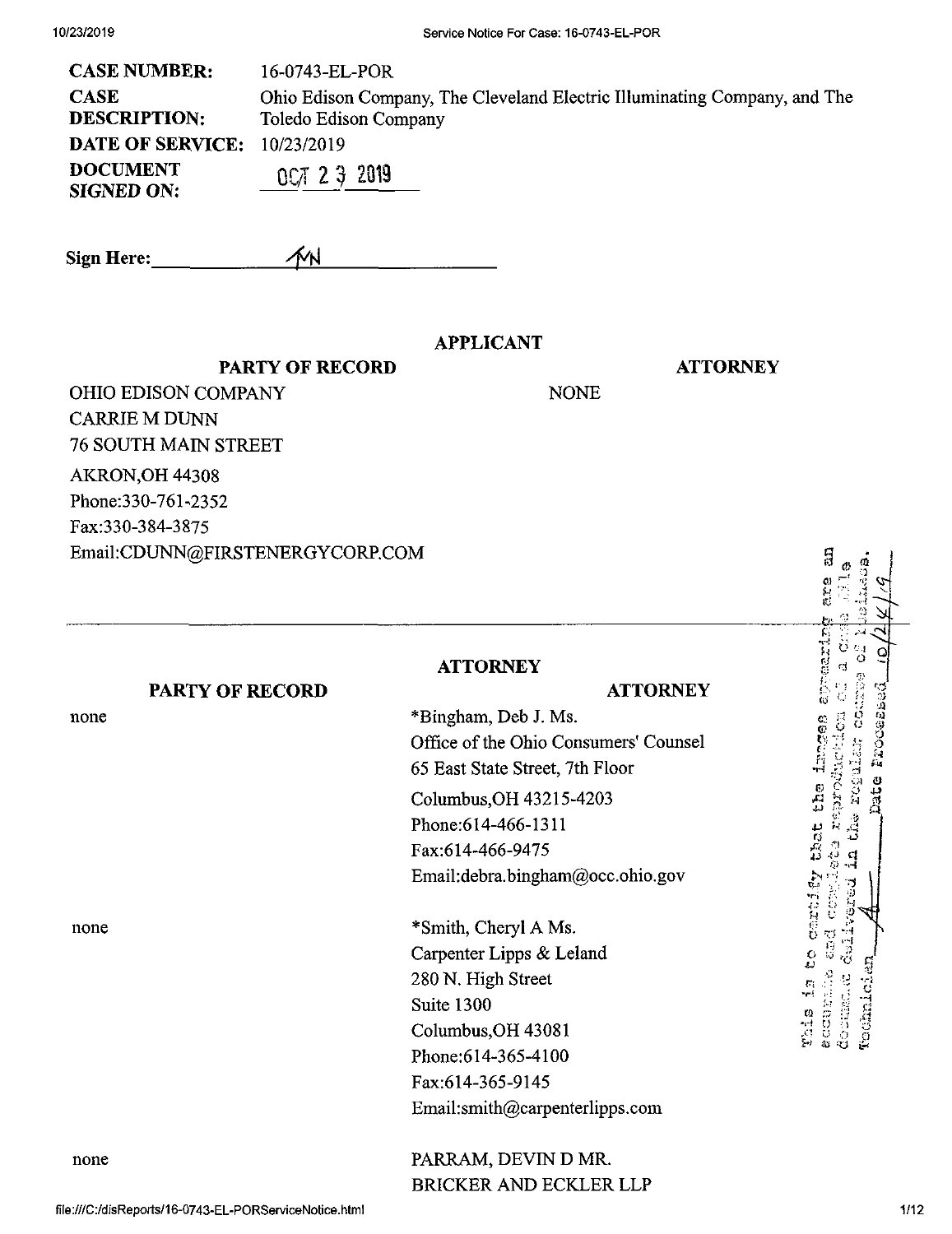| 10/23/2019 | Service Notice For Case: 16-0743-EL-POR                    |
|------------|------------------------------------------------------------|
|            | 100 SOUTH THIRD STREET                                     |
|            | COLUMBUS, OH 43215                                         |
|            | Phone: 614-227-                                            |
|            | Email:DPARRAM@BRICKER.COM                                  |
| none       | *Hight, Debra                                              |
|            | Public Utilities Commission of Ohio<br>180 E. Broad Street |
|            | Columbus, OH 43231                                         |
|            | Phone: 614-466-0469                                        |
|            | Email:Debra.Hight@puc.state.oh.us                          |
| none       | *Parram, Devin D. Mr.                                      |
|            | <b>Bricker and Eckler</b>                                  |
|            | 100 South Third Street                                     |
|            | Columbus, OH 43215                                         |
|            | Phone: 614-227-2300                                        |
|            | Fax:614-227-2390                                           |
|            | Email:dparram@bricker.com                                  |
| none       | *Gladman, Michael R.                                       |
|            | Jones Day                                                  |
|            | 325 John H. McConnell Blvd.                                |
|            | Suite 600                                                  |
|            | Columbus, OH 43215                                         |
|            | Phone: 614-281-3865                                        |
|            | Fax:614-461-4198                                           |
|            | Email:mrgladman@jonesday.com                               |
| none       | *Allwein, Christopher J. Mr.                               |
|            | Kegler Brown Hill & Ritter, LPA                            |
|            | 65 East State Street                                       |
|            | Suite 1800                                                 |
|            | Columbus, OH 43215                                         |
|            | Phone: (614) 462-5400                                      |
|            | Fax:614-464-2634                                           |
|            | Email:callwein@keglerbrown.com                             |
| none       | *Wolfe, Robert Mr.                                         |
|            | <b>PUCO</b>                                                |
|            | 180 E. Broad St                                            |
|            | Columbus, OH 43215                                         |
|            | Phone: (614) 644-7691                                      |

 $\hat{\mathcal{L}}$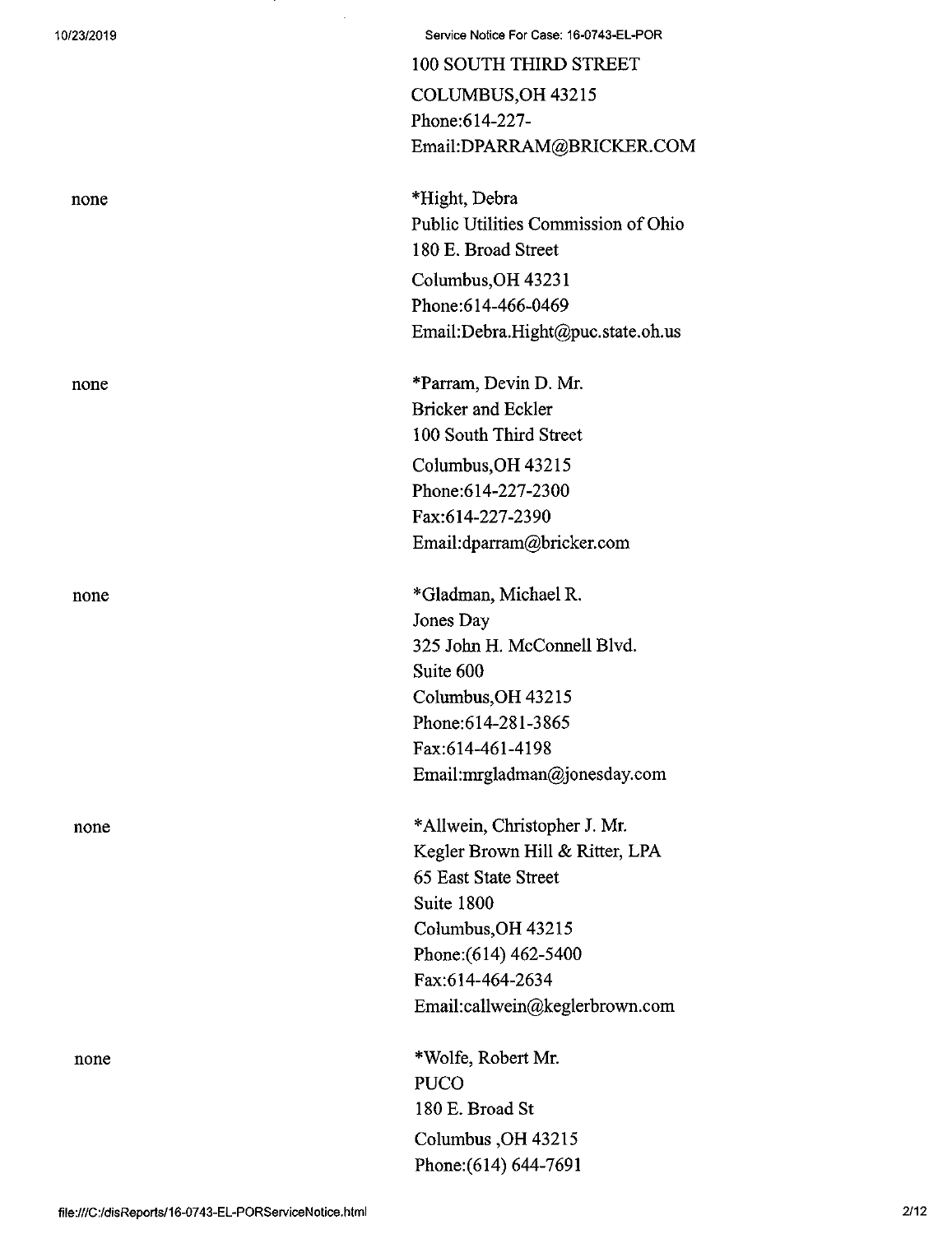| 10/23/2019 |
|------------|
|------------|

none

Service Notice For Case: 16-0743-EL-POR Email:Robert.Wolfe@puc.state.oh.us

none \*Eckert, Joshua R. Mr. FirstEnergy Service Company 300 Madison Avenue Morristown,NJ 07962 Phone:(973)401-8838 Email:jeckert@firstenergycorp.com

none \*Mooney, Colleen L OPAE PO Box 12451 Columbus,OH 43212-2451 Phone:614-488-5739 Email:cmooney@ohiopartners.org

none \*Orahood, Teresa Bricker & Eckler LLP 100 South Third Street Columbus,OH 43215-4291 Phone:(614) 227-4821 Fax:(614) 227-2390 Email:torahood@bricker.com

none \*Dove, Robert Mr. KEGLER BROWN HILL RITTER CO LPA 65 E. STATE STREET SUITE 1800 Columbus,OH 43215-4295 Phone:614-462-5443 Fax:614-464-2634 Email:RI)OVE@KEGLERBROWN.COM

none \*Williams, Jamie Ms. Ohio Consumers\* Counsel 65 East State Street, 7th Floor Columbus,OH 43215-4213 Phone:614-466-9547 Emaikjamie.williams@occ.ohio.gov

> \*Scott, Tonnetta Ms. Ohio Attorney General 30 East Broad Street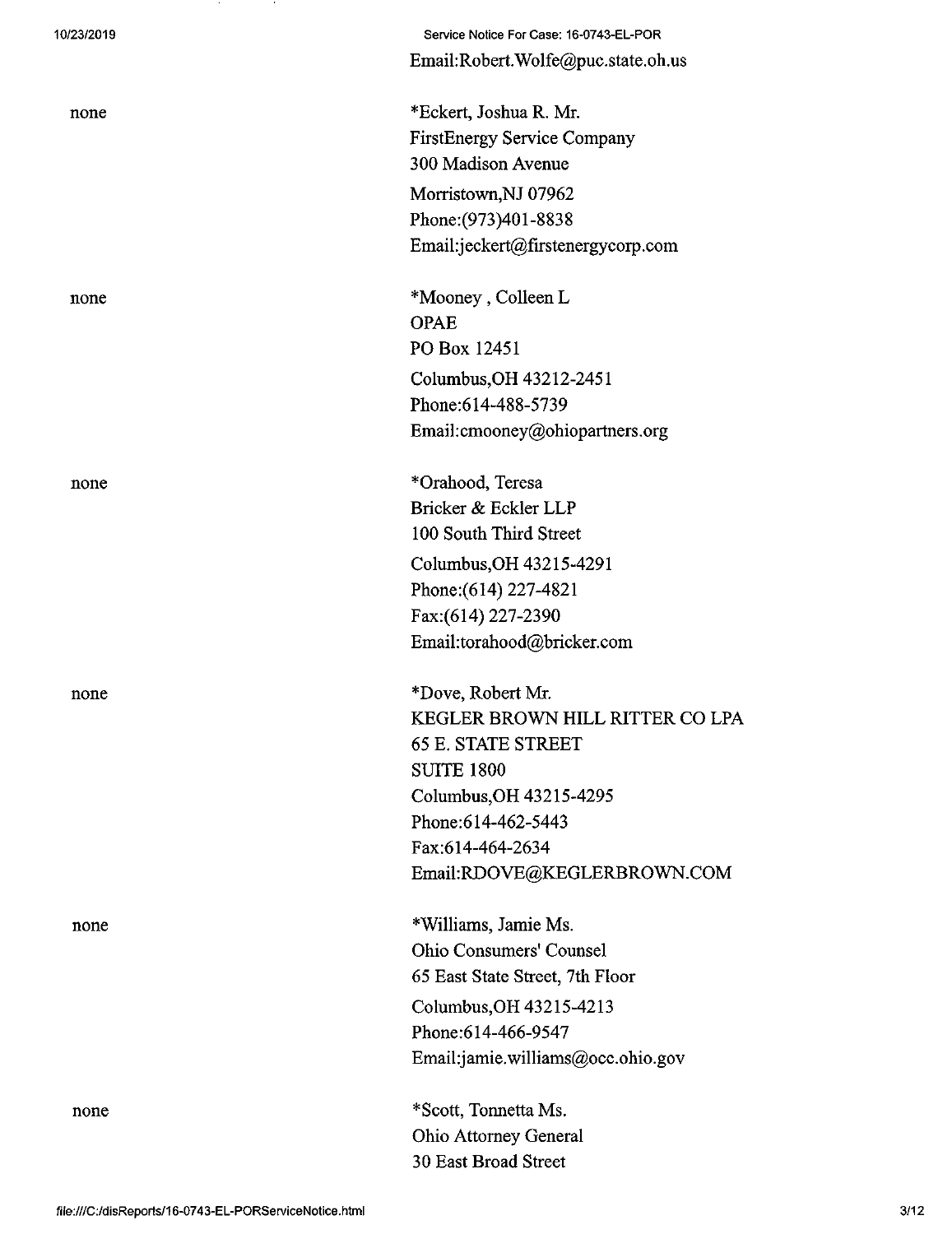| 10/23/2019                                             | Service Notice For Case: 16-0743-EL-POR      |      |
|--------------------------------------------------------|----------------------------------------------|------|
|                                                        | Columbus, OH 43215                           |      |
|                                                        | Phone: (614)466-4395                         |      |
|                                                        | Fax:(614)466-4395                            |      |
|                                                        | Email:tonnetta.scott@ohioattorneygeneral.gov |      |
| none                                                   | *Bojko, Kimberly W. Mrs.                     |      |
|                                                        | Carpenter Lipps & Leland LLP                 |      |
|                                                        | 280 North High Street                        |      |
|                                                        | 280 Plaza Suite 1300                         |      |
|                                                        | Columbus, OH 43215                           |      |
|                                                        | Phone: 614-365-4100                          |      |
|                                                        | Fax:614-365-9145                             |      |
|                                                        | Email:bojko@carpenterlipps.com               |      |
| none                                                   | *Spencer, Ken Mr.                            |      |
|                                                        | Armstrong & Okey, Inc.                       |      |
|                                                        | 222 East Town Street, 2nd Floor              |      |
|                                                        | Columbus, OH 43215                           |      |
|                                                        | Phone:614-224-9481                           |      |
|                                                        | Fax:614-224-5724                             |      |
|                                                        | Email:kspencer@aando.com                     |      |
| none                                                   | *Oliker, Joseph E. Mr.                       |      |
|                                                        | <b>IGS</b> Energy                            |      |
|                                                        | 6100 Emerald Parkway                         |      |
|                                                        | Dublin, OH 43016                             |      |
|                                                        | Phone:614-659-5069                           |      |
|                                                        | Email:joliker@igsenergy.com                  |      |
| none                                                   | *Keeton, Kimberly L                          |      |
|                                                        | Ohio Attorney General's Office               |      |
|                                                        | <b>Public Utilities Section</b>              |      |
|                                                        | 30 East Broad Street, 16th Floor             |      |
|                                                        | Columbus, OH 43215                           |      |
|                                                        | Phone: (614)466-4397                         |      |
|                                                        | Fax:(614)644-8764                            |      |
|                                                        | Email:Kimberly.Keeton@puc.state.oh.us        |      |
| none                                                   | *Coffey, Sandra                              |      |
|                                                        | Public Utilities Commission of Ohio          |      |
|                                                        | 180 E. Broad St.                             |      |
|                                                        | Columbus, OH 43215                           |      |
|                                                        | Phone: (614) 728-2516                        |      |
|                                                        | Fax: (614) 728-8373                          |      |
| file:///C:/disReports/16-0743-EL-PORServiceNotice.html |                                              | 4/12 |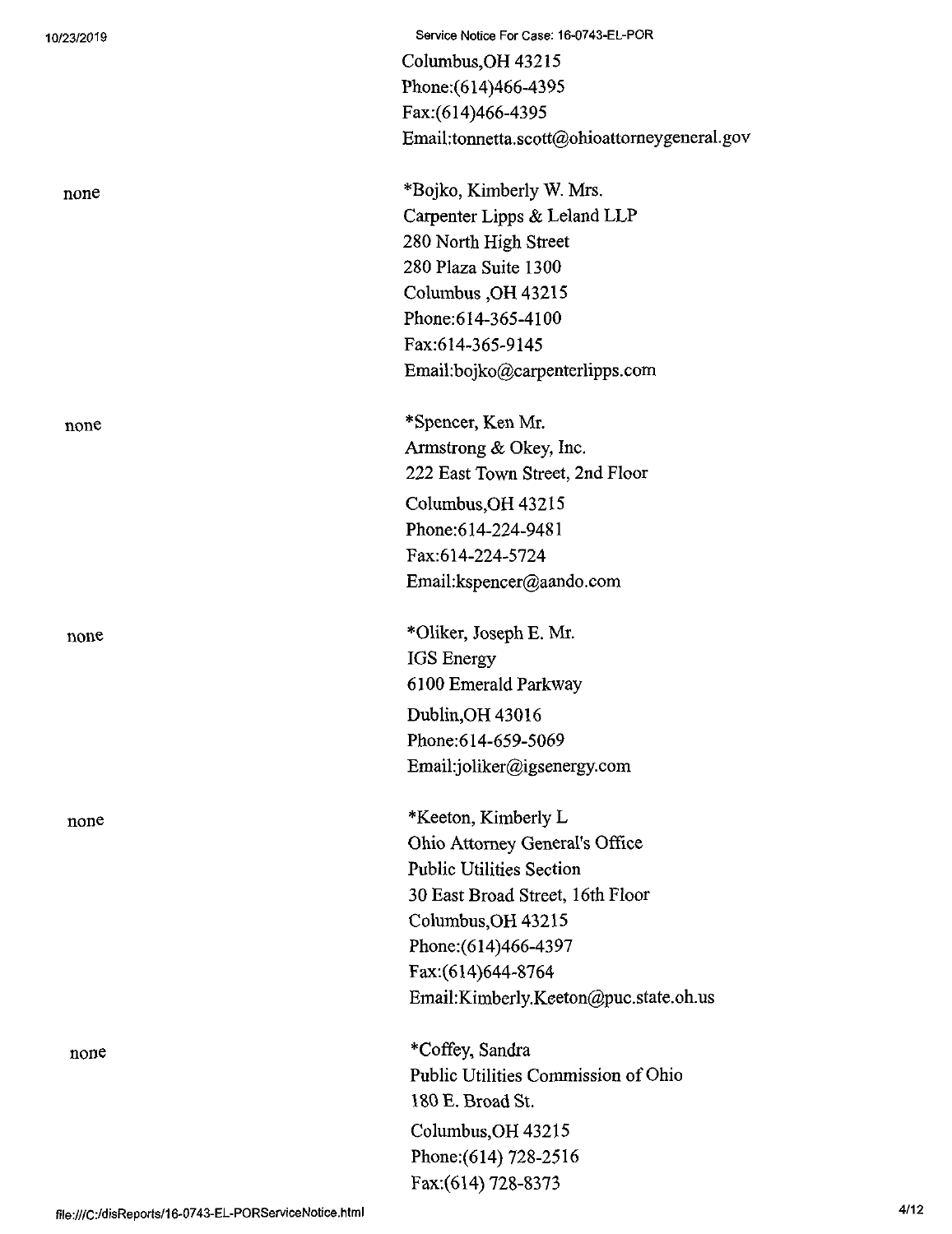| 10/23/2019 | Service Notice For Case: 16-0743-EL-POR |
|------------|-----------------------------------------|
|            | Email:Sandra.Coffey@puc.state.oh.us     |
| none       | *Ostrowski, Erika Ms.                   |
|            | <b>FirstEnergy Service Company</b>      |
|            | 76 South Main Street                    |
|            | Akron, OH 44308                         |
|            | Phone: 330-384-5803                     |
|            | Fax:330-384-3875                        |
|            | Email:eostrowski@firstenergycorp.com    |
| none       | *Dunn-Lucco, Carrie M Ms.               |
|            | <b>FirstEnergy Service Company</b>      |
|            | 76 Main Street S                        |
|            | <b>Akron, OH 44308</b>                  |
|            | Phone: 330-761-2352                     |
|            | Fax:330-384-3875                        |
|            | Email:cdunn@firstenergycorp.com         |
| none       | *Bingham, Deb J. Ms.                    |
|            | Office of the Ohio Consumers' Counsel   |
|            | 65 East State Street, 7th Floor         |
|            | Columbus, OH 43215-4203                 |
|            | Phone: 614-466-1311                     |
|            | Fax:614-466-9475                        |
|            | Email:debra.bingham@occ.ohio.gov        |
| none       | PAUL WHITFIELD, ANGELA M                |
|            | CARPENTER LIPPS & LELAND LLP            |
|            | 280 PLAZA SUITE 1300                    |
|            | <b>280 NORTH HIGH STREET</b>            |
|            | COLUMBUS, OH 43215                      |
| none       | *Sechler, Joel E Mr.                    |
|            | Carpenter Lipps & Leland LLP            |
|            | 280 Plaza                               |
|            | 280 N. High St Ste 1300                 |
|            | Columbus, OH 43215                      |
|            | Phone: (614) 365-4100                   |
|            | Fax: (614) 365-9145                     |
|            | Email:sechler@carpenterlipps.com        |
| none       | *Kolich, Kathy J Ms.                    |
|            | Kathy J. Kolich, Attorney at Law        |
|            | 1521 Hightower Drive                    |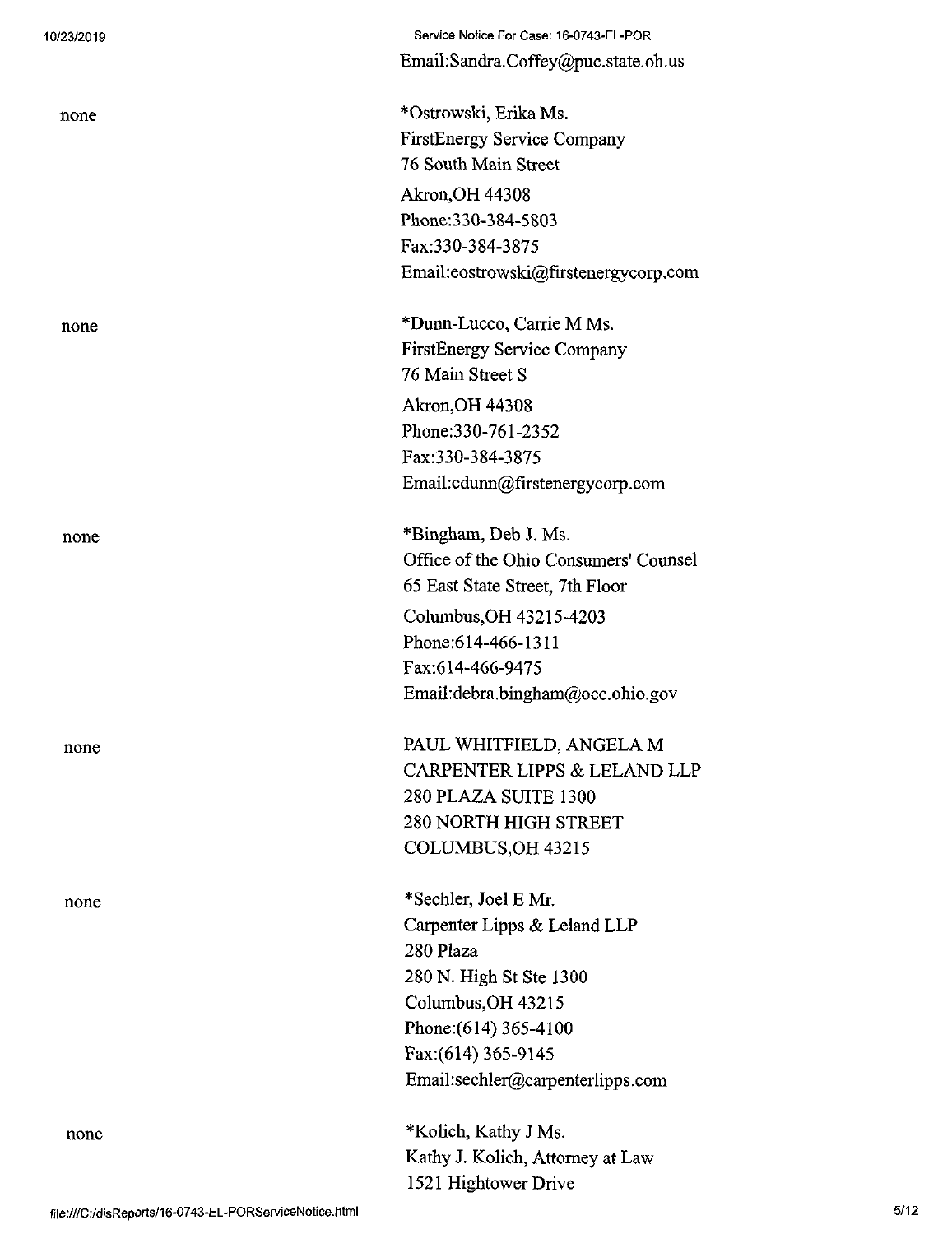| 10/23/2019                                             | Service Notice For Case: 16-0743-EL-POR |
|--------------------------------------------------------|-----------------------------------------|
|                                                        | Uniontown, OH 44685                     |
|                                                        | Phone: 330-316-2378                     |
|                                                        | Fax:330-384-3875                        |
|                                                        | Email:kjklaw@yahoo.com                  |
| none                                                   | *Smith, Cheryl A Ms.                    |
|                                                        | Carpenter Lipps & Leland                |
|                                                        | 280 N. High Street                      |
|                                                        | Suite 1300                              |
|                                                        | Columbus, OH 43081                      |
|                                                        | Phone: 614-365-4100                     |
|                                                        | Fax:614-365-9145                        |
|                                                        | Email:smith@carpenterlipps.com          |
| none                                                   | *Hight, Debra                           |
|                                                        | Public Utilities Commission of Ohio     |
|                                                        | 180 E. Broad Street                     |
|                                                        | Columbus, OH 43231                      |
|                                                        | Phone:614-466-0469                      |
|                                                        | Email:Debra.Hight@puc.state.oh.us       |
| none                                                   | *Leach-Payne, Vicki L. Ms.              |
|                                                        | McNees Wallace & Nurick LLC             |
|                                                        | 21 E. State St., 17th Floor             |
|                                                        | Columbus, OH 43215                      |
|                                                        | Phone: 614-719-2847                     |
|                                                        | Fax:614-469-4653                        |
|                                                        | Email:vleach-payne@mwncmh.com           |
| none                                                   | *Gladman, Michael R.                    |
|                                                        | Jones Day                               |
|                                                        | 325 John H. McConnell Blvd.             |
|                                                        | Suite 600                               |
|                                                        | Columbus, OH 43215                      |
|                                                        | Phone: 614-281-3865                     |
|                                                        | Fax:614-461-4198                        |
|                                                        | Email:mrgladman@jonesday.com            |
| none                                                   | *Gladman, Michael R.                    |
|                                                        | Jones Day                               |
|                                                        | 325 John H. McConnell Blvd.             |
|                                                        | Suite 600                               |
|                                                        | Columbus, OH 43215                      |
|                                                        | Phone: 614-281-3865                     |
| file:///C:/disReports/16-0743-EL-PORServiceNotice.html | 6/12                                    |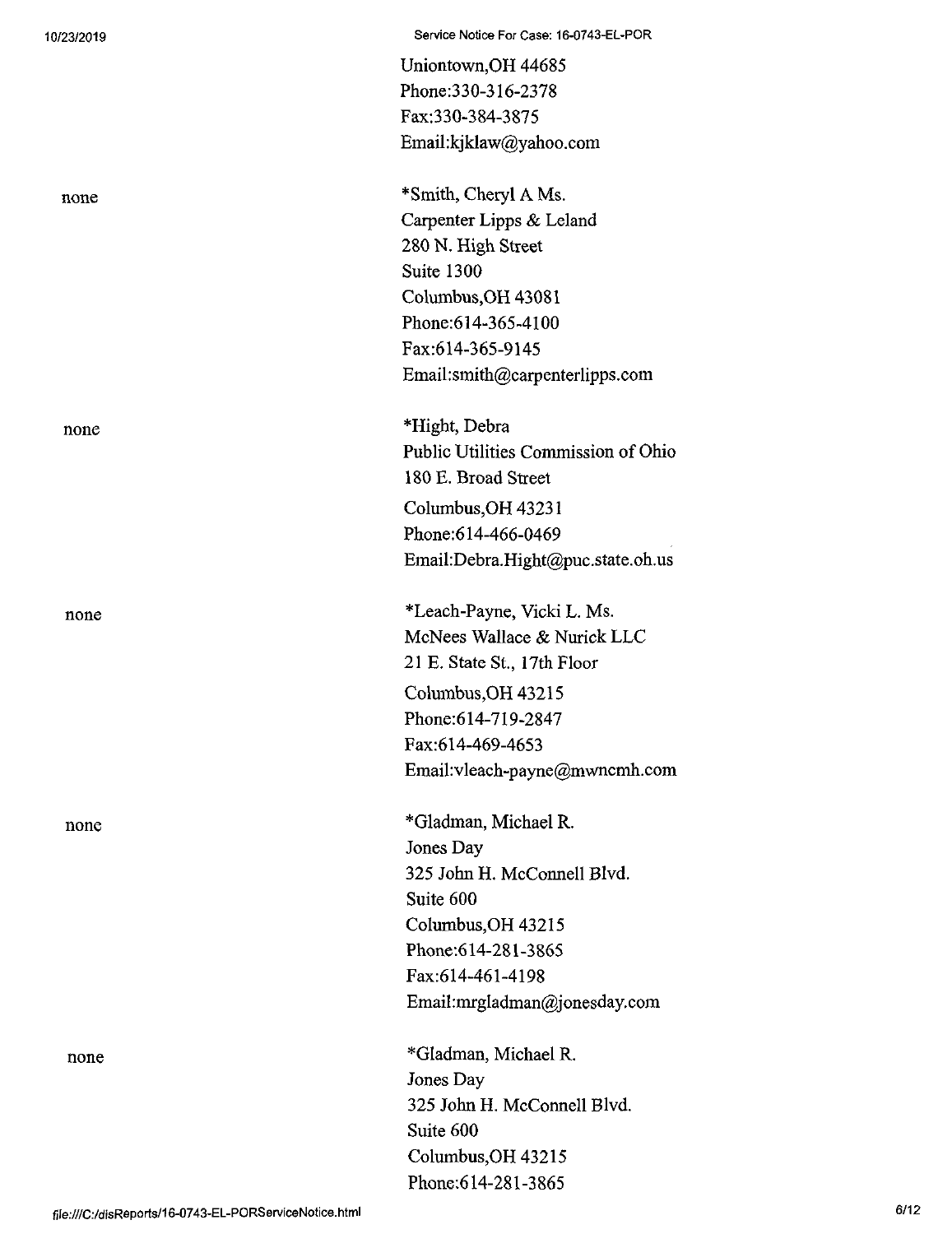| 10/23/2019 | Service Notice For Case: 16-0743-EL-POR |
|------------|-----------------------------------------|
|            | Fax:614-461-4198                        |
|            | Email:mrgladman@jonesday.com            |
| none       | *Chapman, Tara L Ms.                    |
|            | <b>IGS</b> Energy                       |
|            | 6100 Emerald Parkway                    |
|            | Dublin, OH 43017                        |
|            | Phone: (614) 659-5058                   |
|            | Fax:855-726-3542                        |
|            | Email:tchapman@igsenergy.com            |
| none       | *Allwein, Christopher J. Mr.            |
|            | Kegler Brown Hill & Ritter, LPA         |
|            | 65 East State Street                    |
|            | Suite 1800                              |
|            | Columbus, OH 43215                      |
|            | Phone: (614) 462-5400                   |
|            | Fax:614-464-2634                        |
|            | Email:callwein@keglerbrown.com          |
| none       | *Dougherty, Trent A Mr.                 |
|            | Ohio Environmental Council              |
|            | 1145 Chesapeake Ave                     |
|            | Suite I                                 |
|            | Columbus, OH 43212                      |
|            | Phone: 614-487-7506                     |
|            | Fax:614-487-7510                        |
|            | Email:trent@theoec.org                  |
| none       | *Gaunder, Debra A                       |
|            | Carpenter Lipps & Leland LLP            |
|            | 280 N High Street, Suite 1300           |
|            | Columbus, OH 43215                      |
|            | Phone: 614-300-4005                     |
|            | Fax:614-365-9145                        |
|            | Email:gaunder@carpenterlipps.com        |
| none       | *Mooney, Colleen L                      |
|            | <b>OPAE</b>                             |
|            | PO Box 12451                            |
|            | Columbus, OH 43212-2451                 |
|            | Phone: 614-488-5739                     |
|            | Email: cmooney@ohiopartners.org         |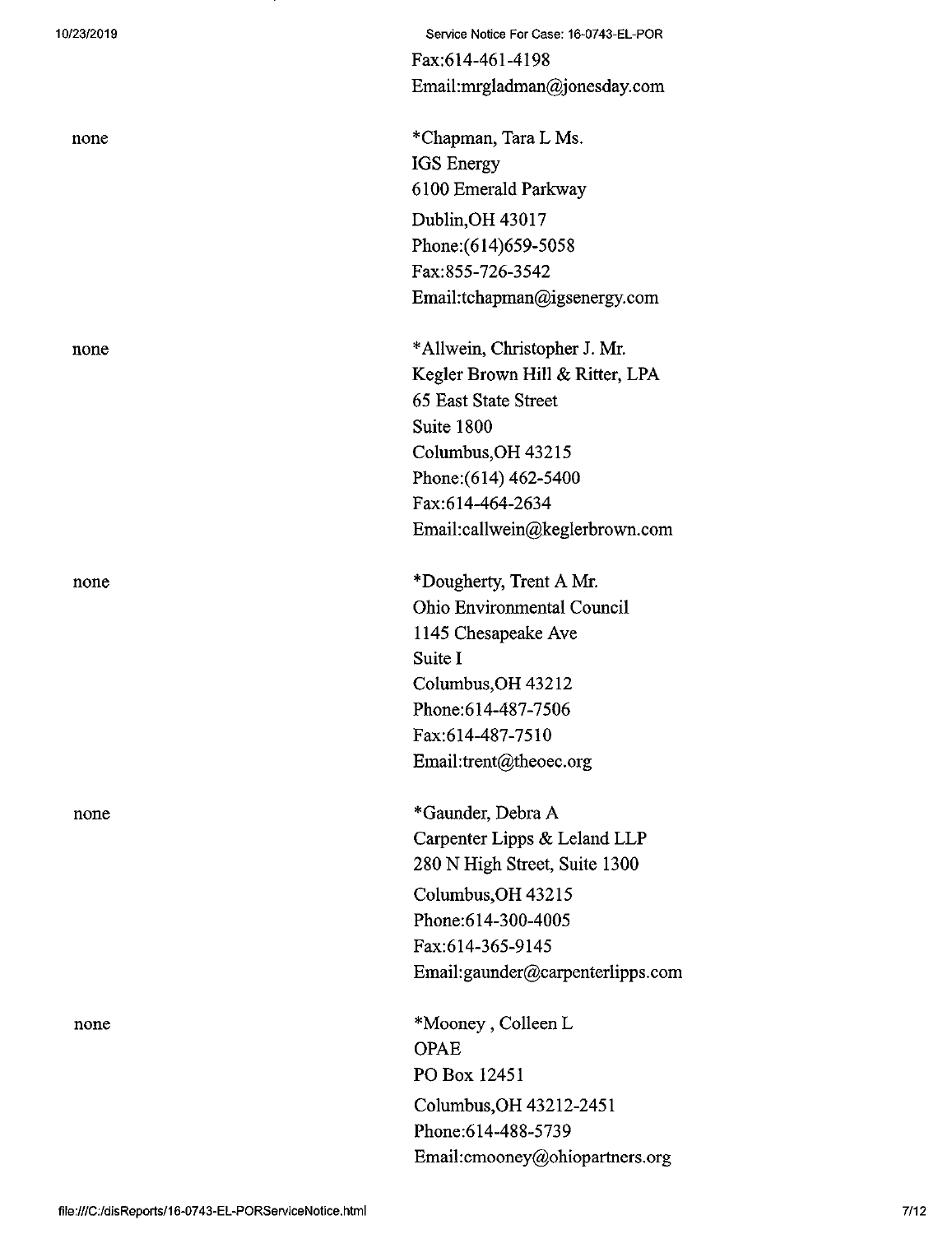| 10/23/2019 | Service Notice For Case: 16-0743-EL-POR |
|------------|-----------------------------------------|
| none       | *Dove, Robert Mr.                       |
|            | KEGLER BROWN HILL RITTER CO LPA         |
|            | <b>65 E. STATE STREET</b>               |
|            | <b>SUITE 1800</b>                       |
|            | Columbus, OH 43215-4295                 |
|            | Phone: 614-462-5443                     |
|            | Fax:614-464-2634                        |
|            | Email:RDOVE@KEGLERBROWN.COM             |
| none       | *Williams, Samantha                     |
|            | Natural Resources Defense Council       |
|            | 20 N. Wacker Drive                      |
|            | Ste 1600                                |
|            | Chicago, IL 60606                       |
|            | Phone: 415-533-2060                     |
|            | Email:swilliams@nrdc.org                |
| none       | HEALEY, CHRISTOPHER                     |
|            | OHIO CONSUMERS COUNSEL                  |
|            | <b>65 E STATE STREET</b>                |
|            | <b>SUITE 700</b>                        |
|            | COLUMBUS, OH 43215                      |
|            | Phone: 614-466-9571                     |
|            | Email:CHRISTOPHER.HEALEY@OCC.OHIO.GOV   |
| none       | *Leppla, Miranda R Ms.                  |
|            | The Ohio Environmental Council          |
|            | 1145 Chesapeake Avenue                  |
|            | Suite I                                 |
|            | Columbus, OH 43212                      |
|            | Phone: (614) 487-7506                   |
|            | Fax:(614)487-7506                       |
|            | Email:mleppla@theoec.org                |
| none       | KELTER, ROBERT ATTORNEY AT LAW          |
|            | ENVIRONMENTAL LAW & POLICY CENTER       |
|            | <b>35 EAST WACKER DRIVE</b>             |
|            | <b>SUITE 1600</b>                       |
|            | CHICAGO, IL 60601-2206                  |
|            | Phone: 312-795-3734                     |
|            | Fax:312-795-3730                        |
|            | Email:RKELTER@ELPC.ORG                  |
|            |                                         |

\*Brigner, Gina L Ms.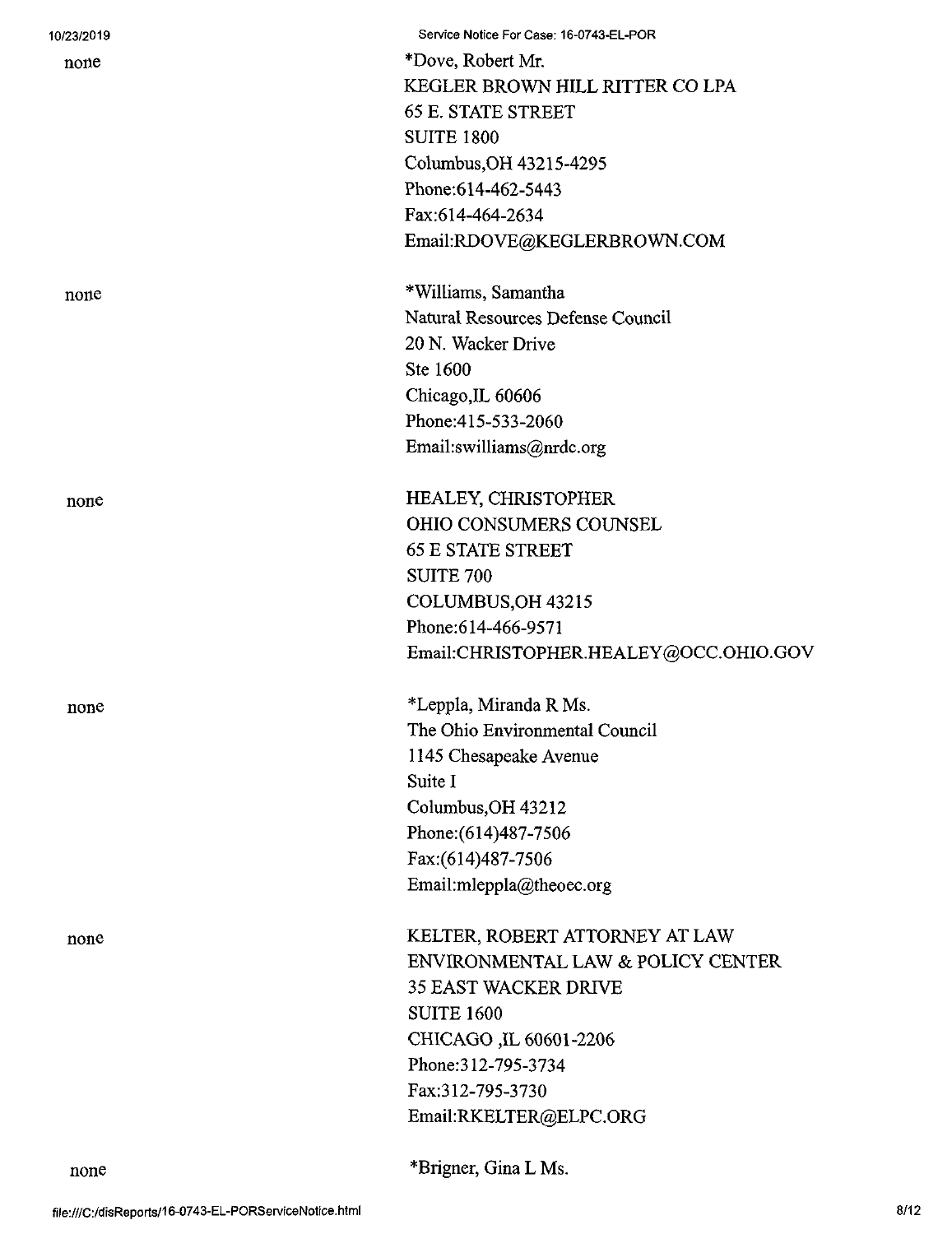10/23/2019 Service Notice For Case: 16-0743-EL-POR Ohio Consumers' Counsel 65 E. State Street, 7th Floor Columbus,OH 43215 Phone:614-644-0684 Fax:614-466-9475 Email:brigner@occ.state.oh.us

none \*Miller, Vesta R Public Utilities Commission of Ohio 180 East Broad Street Columbus,OH 43215 Phone:614-466-7702 Email:Vesta.Miller@puc.state.oh.us

none \*Scott, Tonnetta Ms. Ohio Attorney General 30 East Broad Street Columbus,OH 43215 Phone:(614)466-4395 Fax:(614)466-4395 Email:tonnetta.scott@ohioattomeygeneral.gov

none \*Bojko, Kimberly W. Mrs. Carpenter Lipps & Leland LLP 280 North High Street 280 Plaza Suite 1300 Columbus ,OH 43215 Phone:614-365-4100 Fax:614-365-9145 Email:bojko@carpenterlipps.com

none OSTROWSKI, ERIKA FIRSTENERGY SERVICE CO 76 S MAIN ST AKRON,OH 44308 Phone:330-761-2532

none \*01iker, Joseph E. Mr. IGS Energy 6100 Emerald Parkway Dublin,0H 43016 Phone:614-659-5069 Email:joliker@igsenergy.com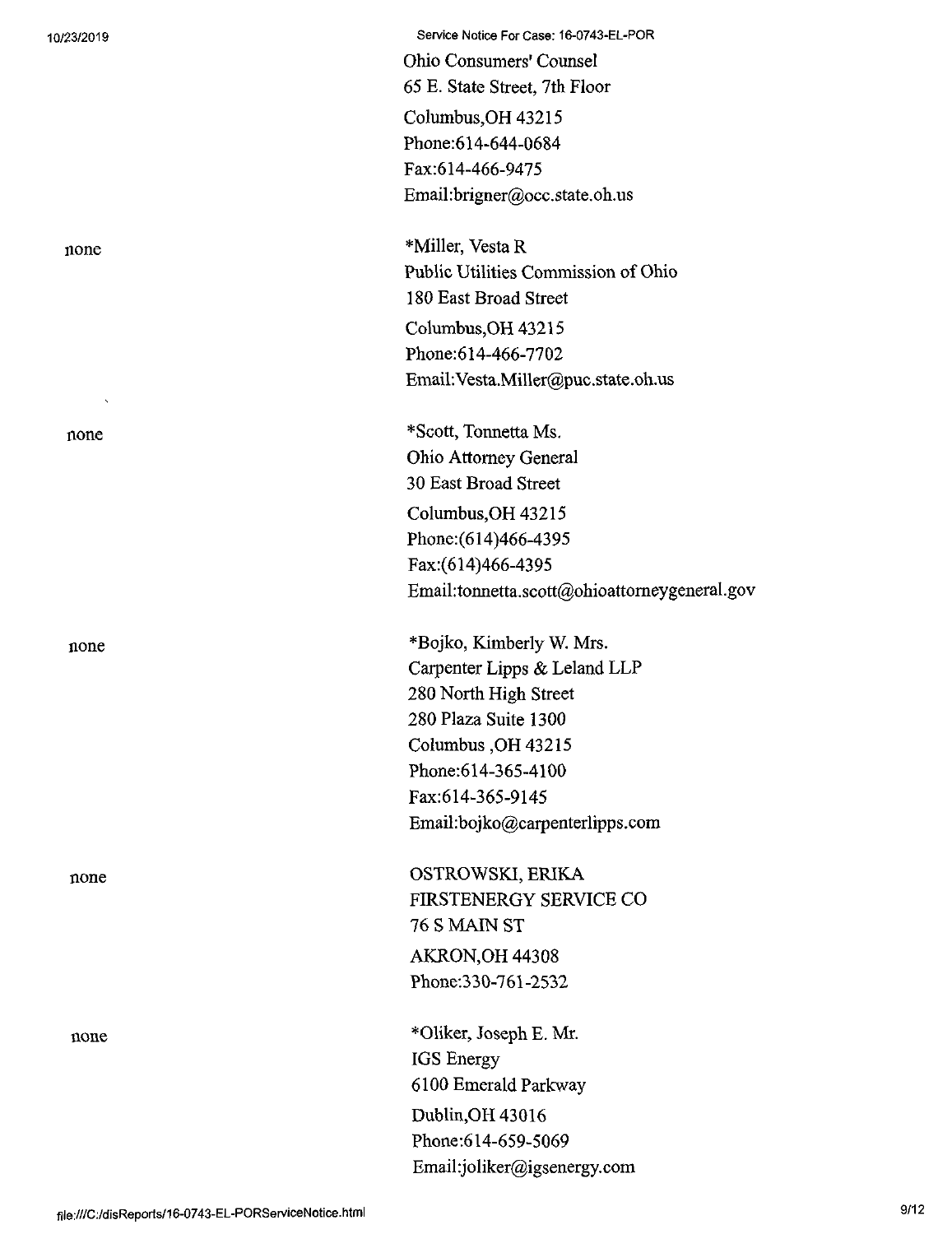| none | *Coffey, Sandra                     |
|------|-------------------------------------|
|      | Public Utilities Commission of Ohio |
|      | 180 E. Broad St.                    |
|      | Columbus, OH 43215                  |
|      | Phone: (614) 728-2516               |
|      | Fax: (614) 728-8373                 |
|      | Email:Sandra.Coffey@puc.state.oh.us |
| none | *Kelter, Robert Mr.                 |
|      | Environmental Law & Policy Center   |
|      | 35 East Wacker Drive, Suite 1600    |
|      | Chicago, IL 60601                   |
|      | Phone: 312-795-3734                 |
|      | Fax:312-795-3730                    |
|      | Email:rkelter@elpc.org              |
| none | *Perko, James D Mr.                 |
|      | Carpenter Lipps & Leland            |
|      | 280 N High St Ste 1300              |
|      |                                     |
|      | Columbus, OH 43215                  |
|      | Phone: 614-365-4110                 |
|      | Fax:614-365-9145                    |
|      | Email:perko@carpenterlipps.com      |
| none | *Dunn-Lucco, Carrie M Ms.           |
|      | FirstEnergy Service Company         |
|      | 76 Main Street S                    |
|      | Akron, OH 44308                     |
|      | Phone: 330-761-2352                 |
|      | Fax:330-384-3875                    |
|      | Email:cdunn@firstenergycorp.com     |

# INTERVENOR

NONE

## **PARTY OF RECORD**

ENVIRONMENTAL DEFENSE FUND JOHN FINNIGAN 6735 HIDDEN HILLS DRIVE CINCINNATI,OH 45230 Phone:513-226-9558

### **ATTORNEY**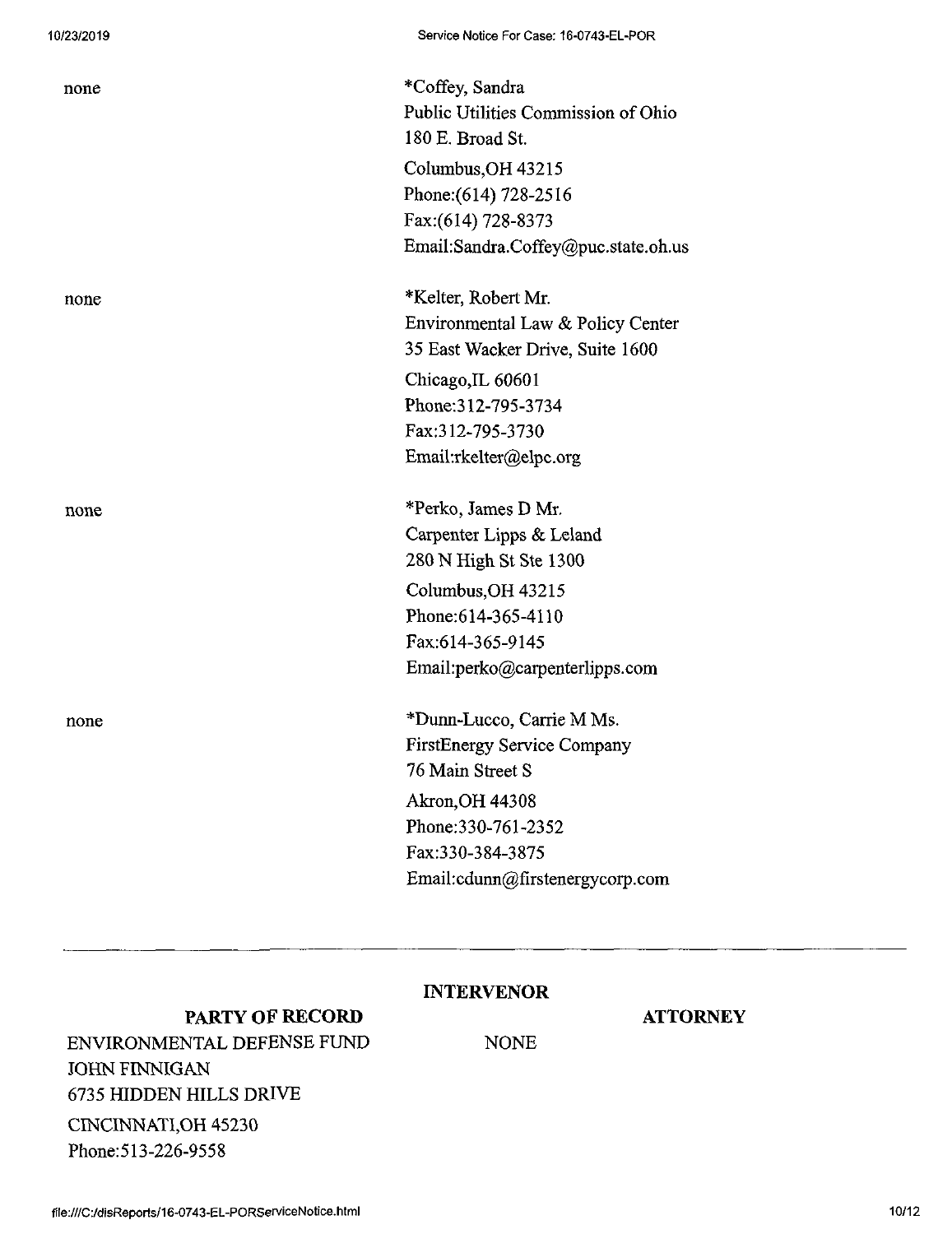| ENVIRONMENTAL LAW & POLICY CENTER | <b>NONE</b> |
|-----------------------------------|-------------|
|-----------------------------------|-------------|

21 WEST BROAD STREET SUITE 800 COLUMBUS ,OH 43215-4189 Phone:614-488-3301

### INDUSTRIAL ENERGY USERS OF OHIO

# MCNEES WALLACE & NURICK LLC FIFTH THIRD CENTER 21 EAST STATE ST 17TH FLOOR COLUMBUS,OH 43215 Phone:(614) 469-8000

\*Pritchard, Matthew R. Mr. McNees Wallace & Nurick

21 East State Street #1700

NONE

**NONE** 

NONE

Columbus,OH 43215 Phone:614-469-8000 Fax:614-469-4653 Email:mpritchard@mwncmh.com

# OHIO ENVIRONMENTAL COUNCIL 1145 CHESAPEAKE AVEI COLUMBUS,OH 43212 Phone:(614) 487-7506 Fax;(614) 487-7510

OHIO HOSPITAL ASSOCIATION BRICKER & ECKLER LLP 100 SOUTH THIRD STREET COLUMBUS,OH 43215-4291 Phone:614-227-2300 Fax:614-227-2390 Email:INFO@BRICKER.COM

# OHIO MANUFACTURERS' ASSOCIATION 33 N HIGH STREET

COLUMBUS,OH 43215 Phone:(614) 224-5111 Fax:(614) 224-1012 Email:OMA@OH10MFG.COM

OHIO PARTNERS FOR AFFORDABLE ENERGY COLLEEN L. MOONEY P.O. BOX 1793 FINDLAY,OH 45839-1793 NONE

## THE KROGER COMPANY NONE